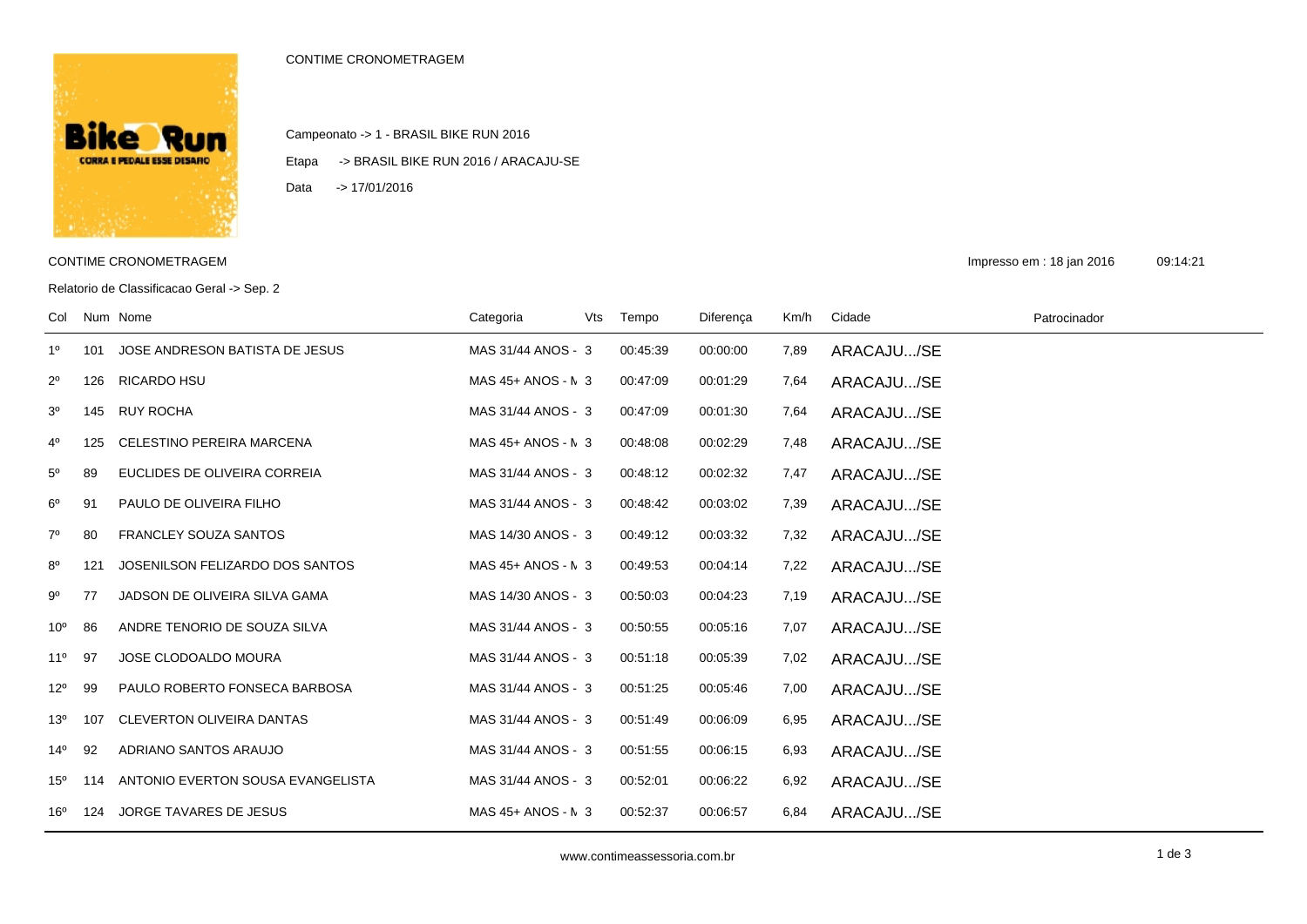| 17°             | 82  | MARCOS PAULO LIMA SOUZA            | MAS 14/30 ANOS - 3   | 00:52:50 | 00:07:10 | 6,81 | ARACAJU/SE  |
|-----------------|-----|------------------------------------|----------------------|----------|----------|------|-------------|
| $18^{\circ}$    | 93  | EDVALDO SANTANA RAMOS              | MAS 31/44 ANOS - 3   | 00:52:50 | 00:07:10 | 6,81 | ARACAJU/SE  |
| 19°             | 98  | ALAN SANTOS ARAUJO                 | MAS 31/44 ANOS - 3   | 00:52:54 | 00:07:14 | 6,81 | ARACAJU/SE  |
| $20^{\circ}$    | 116 | ADILSON JORGE DOS SANTOS           | MAS $45+$ ANOS - N 3 | 00:53:08 | 00:07:29 | 6,78 | MACEIO/AL   |
| 21°             | 105 | ADELMO MACIEL SANTOS               | MAS 31/44 ANOS - 3   | 00:53:30 | 00:07:50 | 6,73 | ARACAJU/SE  |
| $22^{\circ}$    | 106 | CRISTYANO AYRES MACHADO            | MAS 31/44 ANOS - 3   | 00:53:38 | 00:07:59 | 6,71 | ARACAJU/SE  |
| $23^{\circ}$    | 115 | MARCOS SOUZA DA COSTA              | $MAS 45+ ANOS - N 3$ | 00:53:44 | 00:08:04 | 6,70 | MACEIO/AL   |
| 24°             | 85  | MANOEL JOAQUIM DE SANTANA NETO     | MAS 14/30 ANOS - 3   | 00:54:34 | 00:08:55 | 6,60 | ARACAJU/SE  |
| $25^{\circ}$    | 78  | TACIO ANTONIO PEREIRA SANTOS       | MAS 14/30 ANOS - 3   | 00:54:39 | 00:08:59 | 6,59 | ARACAJU/SE  |
| $26^{\circ}$    | 29  | THIAGO DE MENDONCA LOPES           | MAS 31/44 ANOS - 3   | 00:54:39 | 00:09:00 | 6,59 | ARACAJU/SE  |
| $27^\circ$      | 118 | <b>FREDERICO PRATA RIBEIRO</b>     | MAS $45+$ ANOS - N 3 | 00:54:49 | 00:09:10 | 6,57 | ARACAJU/SE  |
| 28°             | 72  | BRUNO TOURINHO ARGOLO ARAUJO       | MAS 14/30 ANOS - 3   | 00:55:39 | 00:09:59 | 6,47 | SALVADOR/BA |
| 29°             | 110 | <b>GENISSON ALVES DA FONSECA</b>   | MAS 31/44 ANOS - 3   | 00:55:48 | 00:10:08 | 6,45 | ARACAJU/SE  |
| $30^{\circ}$    | 123 | ANDRE L A NOGUEIRA                 | $MAS 45+ ANOS - N 3$ | 00:55:54 | 00:10:14 | 6,44 | ARACAJU/SE  |
| 31°             | 96  | CARLOS KLEBER SILVA ALVES          | MAS 31/44 ANOS - 3   | 00:56:26 | 00:10:46 | 6,38 | ARACAJU/SE  |
| $32^{\circ}$    | 83  | JOSE AQUINO DOS SANTOS             | MAS 14/30 ANOS - 3   | 00:56:55 | 00:11:15 | 6,33 | ARACAJU/SE  |
| 33 <sup>0</sup> | 81  | DOMINGOS JAVAS DOS SANTOS          | MAS 14/30 ANOS - 3   | 00:57:34 | 00:11:54 | 6,25 | ARACAJU/SE  |
| $34^{\circ}$    | 76  | FELIPE MARCONE ALVES NUNES         | MAS 14/30 ANOS - 3   | 00:58:14 | 00:12:34 | 6,18 | ARACAJU/SE  |
| 35 <sup>0</sup> | 79  | WIDEMAR GUIMARAES SOARES           | MAS 14/30 ANOS - 3   | 00:58:53 | 00:13:13 | 6,11 | ARACAJU/SE  |
| $36^{\circ}$    | 127 | ANDERSON MENEZES DANTAS            | MAS 45+ ANOS - N 3   | 01:00:08 | 00:14:28 | 5,99 | ARACAJU/SE  |
| $37^\circ$      | 112 | FERNANDO DE OLIVEIRA JUNIOR        | MAS 31/44 ANOS - 3   | 01:00:22 | 00:14:43 | 5,96 | ARACAJU/SE  |
| $38^{\circ}$    | 102 | CLEDSON ROGERIO DOS SANTOS SANTANA | MAS 31/44 ANOS - 3   | 01:00:31 | 00:14:52 | 5,95 | ARACAJU/SE  |
| 39°             | 75  | ALYSSON RODRIGO COSTA MOURA        | MAS 14/30 ANOS - 3   | 01:01:24 | 00:15:45 | 5,86 | ARACAJU/SE  |
| 40°             | 108 | ANDRE RICARDO GARRIDO PICAÇO       | MAS 31/44 ANOS - 3   | 01:02:02 | 00:16:23 | 5,80 | ARACAJU/SE  |
| 41°             |     | 117 VALTER LUIS DOS SANTOS         | MAS 45+ ANOS - N 3   | 01:02:12 | 00:16:32 | 5,79 | MACEIO/AL   |